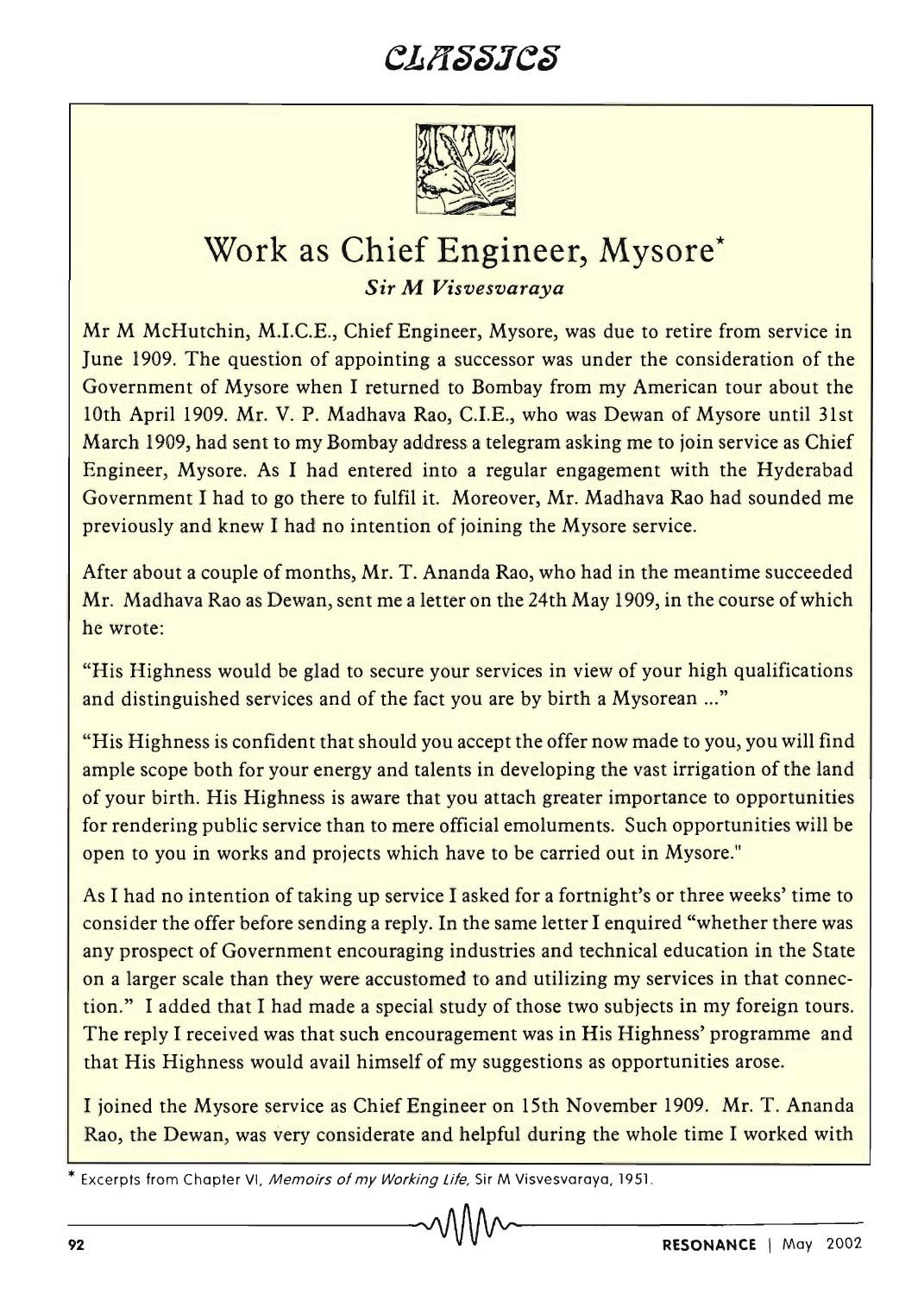him. At the beginning I met with difficulties in making appointments. A high officer in the Public Works Department sent me a list of names of persons to be newly appointed and in support or justification he gave the names of several high officers in the State to whom the candidates were related or from whom recommendations had been received. The list had to be sent back to the officer for the names to be arranged according to the precise technical and educational qualifications of the candidates after further investigation. By enquiry and discussion, candidates were finally selected, priority being given to merit and qualifications as far as they could be ascertained.

Mysore had a large number of fine reservoirs and tanks, mostly of small size. A new reservoir of an unusual size had been constructed with a masonry dam, at a place called Marikanave, on the northern border of the State. Irrigation under this tank was being practised for some time. It was found that the cultivators were using the water none too economically and not by measurement and by this practice they not only failed to benefit the crops but had rendered the region malarial. When I heard of this, I tried to introduce the Block System of irrigation I had previously developed on the Bombay side with the imprimatur of the Indian Irrigation Commission of 1901-03, but the cultivators were secretly opposed to any change and, as had happened in Poona, the civilian officers also sided with them. There was a strong prejudice in favour of over-watering and as it was no easy thing to face opposition from both civilian officers and cultivators, particularly when I was new to the administrative practices of the State, the reform contemplated was not strictly enforced. I fear the irregular methods of water distribution under the Marikanave Reservoir have not received proper attention from responsible officials to this day.

His Highness the Maharaja encouraged the two developments I had urged prior to accepting office, viz., technical education and industries. The Government appointed a committee for each of these. In regard to technical education, the committee consisted of Mr. J. Weir, Inspector-General of Education, and three other Indian officers of the State. I worked as Chairman and our work resulted in a report which was submitted to Government in September 1912.

#### The Cauvery Reservoir (Krishinarajasagara)

The next important project that I took up was the construction of a reservoir dam across the river Cauvery. About the year 1902 Hydroelectric Works had been constructed at the Sivasamudram Falls on the Cauvery to utilise the natural flow of the river for power generation. On an average about 13,000 h.p. was being generated of which I 1,000 h.p. was supplied to the Kolar Gold Fields at a distance of about 90 miles from the Sivasamudram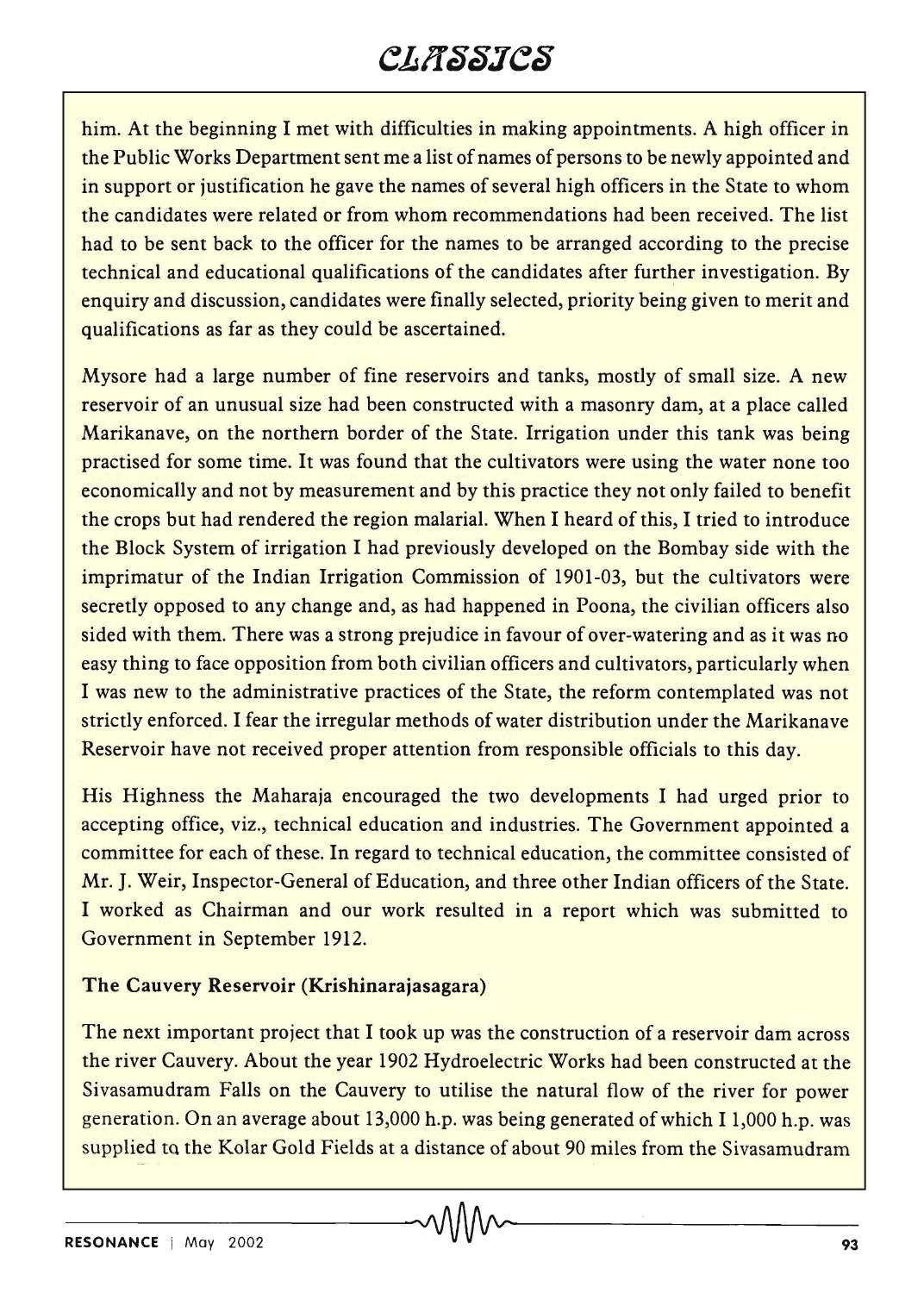anicut. The supply at Sivasamudram fluctuated, sometimes going down so low as less than 100 cusecs. There was a proposal to build a reservoir at a village called Kannambadi, about 10 miles west of Seringapatam, but no design of practical value had been actually prepared. Fresh surveys were undertaken for constructing a large reservoir, with a view to utilising the storage both for power generation and irrigation on an extensive scale in the Cauvery Valley. As I had visited large irrigation dams like the Assuan Dam in Egypt in the course of my tours and I had also done some work connected with designing large reservoirs in the Bombay Presidency and in Hyderabad, it did not require much time for me to prepare suitable designs and a complete project both for irrigation and power generation best suited to the requirements of the Cauvery Valley in Mysore.

The Sivasamudram Hydroelectric Power Station had been constructed during the term of office of Sir K. Seshadri lyer as Dewan with the help of the Public Works Department under the special supervision of Major A. C. J. De Lot Biniere, R.E., then Superintending Engineer in the State service.

The Managing Agents of the Kolar Gold Fields found the power supply they were receiving insufficient and unreliable on account of the varying small flow at Sivasamudram in the hot weather. As I was also Secretary to Government in the Electrical Department, I discussed the power supply problems with the representatives of the Managing Agents, Messers. John Taylor and Sons of the Kolar Gold Fields, in association with Mr. H. P. Gibbs, the Chief Electrical Engineer. After this discussion, the size of the reservoir as well as the stages of construction necessary were fixed with a view to supply water both to Sivasamudram Power Station and for all irrigation that could be practised in the Cauvery Valley within the Mysore State.

A masonry dam, 124 feet high, was designed to hold a storage of about 48,000 million cubic feet of water. This was to be utilised to irrigate eventually 150,000 acres of land and generate power to the extent of about 80,000 h.p. Apart from the supply to the Kolar Gold Fields, there was demand for additional power to meet the requirements of lighting and industries in the towns and cities situated in the river valley.

The design aimed at the construction of a lake with a masonry dam, 8,600 feet long, 130 feet high above the river-bed and 140 feet above the lowest foundation. The bed width at the foundation level was III feet. The catchment area of the river above the dam site was found to be 4,100 square miles and the average annual flow of water through the river gorge at the dam site was estimated at 220,000 million cubic feet.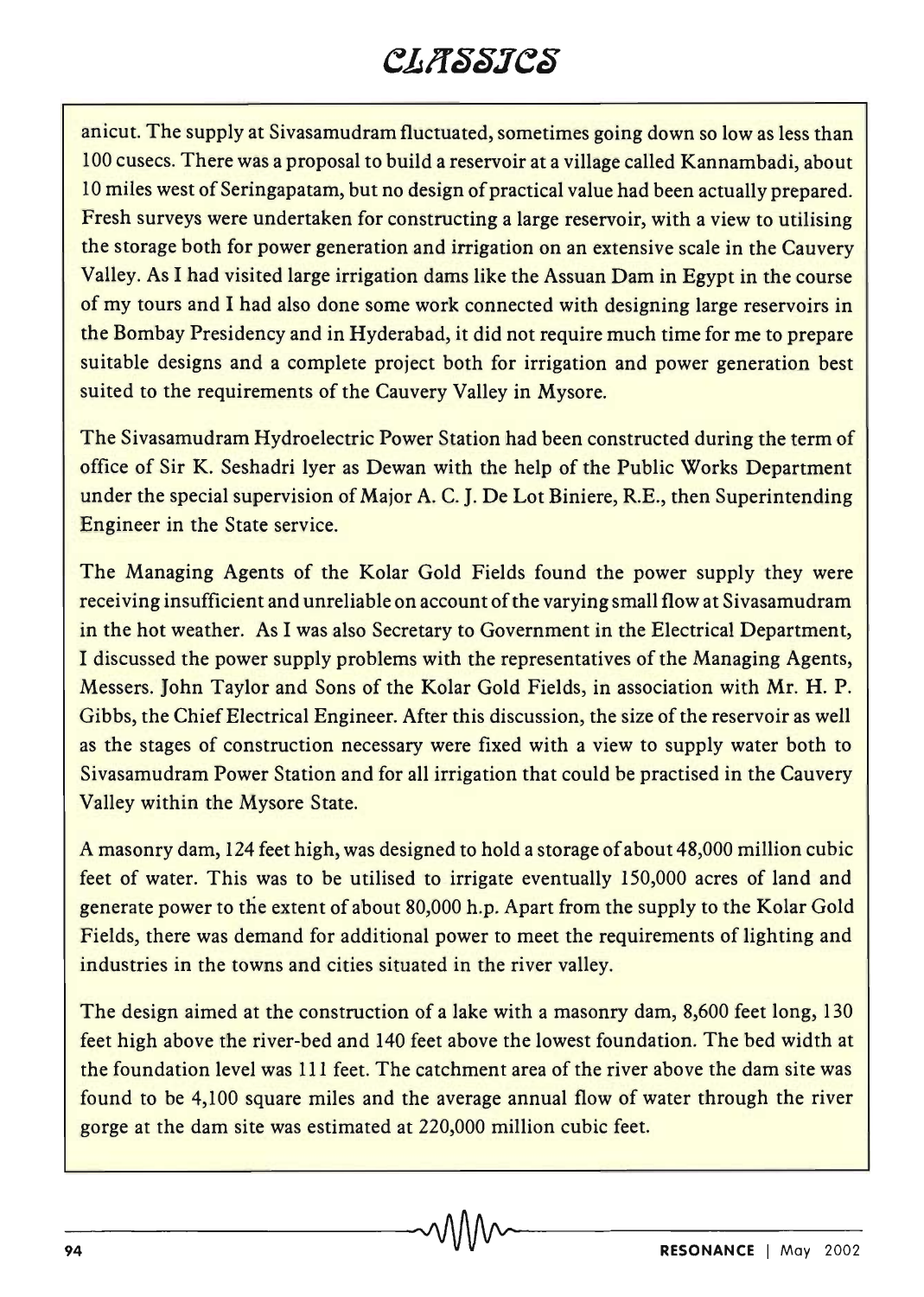The hydro-clectric power supply in the pre-reservoir period was, as stated already, 13,000 h.p., of which 11,000 h.p. was made available to the Kolar Gold Fields. Messrs. John Taylor and Sons, Managing Agents of the Kolar Gold Fields, asked for additional power to the extent of 5,000 h.p. for five years and of 10,000 h.p. later, subject to notice being given in the near future. Enough water was provided in the reservoir to generate up to 20,000 h.p. in the first instance at Sivasamudram, including the power which was being previously supplied. Another project was also planned to generate power more advantageously below but close to the Sivasamudram Falls, at a place called Shimsha. It is enough to state here that when completed these two stations were expected to generate 80,000 h.p. This supply is now being fully utilised.

I must state here that after the reservoir project was ready, no sanction was forthcoming from His Highness the Maharaja for some time. Some of the officers of the State, perhaps, dissuaded His Highness from spending as much as Rs. 253lakhs, which was the estimated first cost of the project at the time. Such a large amount the State had never spent before on any single project. The Dewan, Mr. T. Ananda Rao, was, however, whole-heartedly in favour of the proposal. When I felt that I might not be able to influence His Highness the Maharaja, the thought occurred to me of retiring from the State service. I took short leave and proceeded to Northern India on a holiday. On my return I found there was no change in the atmosphere and no enthusiasm for new works and schemes. In these circumstances I kept aloof and confined my activities for some time only to the punctual execution of the routine duties of my office.

Noticing my altered attitude His Highness the Maharaja sent for me while he was camping in Bangalore and enquired why I was not interesting myself in new works and developments as I used to do before. I told His Highness the truth, that I was disappointed with the facilities given me to carryon new works and progressive developments. As there was no work in the State to be enthusiastic about, I wanted to leave the service. His Highness' reply was: "Don't be hasty, I will do what you want." He asked me to meet him at the capital (Mysore City) the following week. There His Highness was pleased to adhere scrupulously to his promise and sanctioned, after full enquiry, every one of the proposals I had submitted to Government. The principal proposal amongst them was the reservoir scheme. I did not know whether His Highness the Maharaja or his other advisers consulted outside engineers or not, but it served my purpose to find that the scheme submitted by me to Government was sanctioned without any addition, omission or alteration.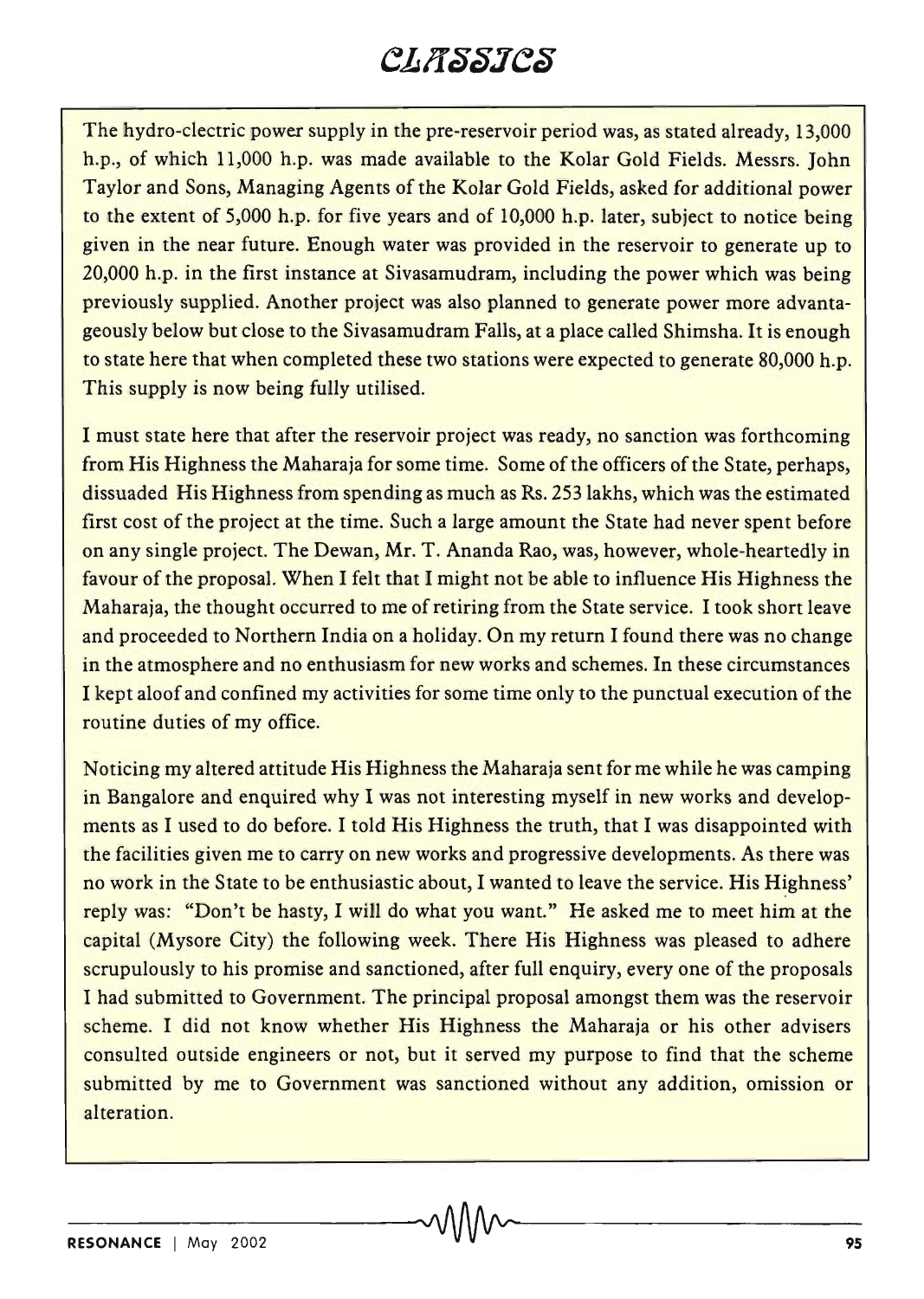The next difficulty on the reservoir scheme was with the Government of Madras. That Government had prepared a project of its own for a reservoir on the same river at Mettur, about 60 miles below Kannambadi, measured along the river. The impounding of the waters of the higher valley made this scheme unworkable because they could not get all the water that they had hoped to store. When our reservoir was proposed, they had to change their designs, which they were unwilling to do for some time. We appealed to the Government of India and insisted on our securing our rightful share of the waters of valley. We had carefully calculated what that was. I believe the Government of India engineers were favourably impressed with our claim. We appealed to Lord Hardinge, the Viceroy, to permit us to proceed with the construction. This permission was given; but it was for the first stage only, namely, a height of 80 feet. We nevertheless started building the dam with the bottom width required for the full height we had originally designed, namely, 124 feet. Construction was started with a wider foundation and we stated that as we believed our claim was correct and just, we took the risk. Eventually, as a result of the award by an Arbitration Committee, we were able to proceed with the work according to our original design. We had the good-will and support of Lord Hardinge, the Viceroy, and of Sir Hugh Daly, the British Resident in Mysore, to both of whom our grateful acknowledgments for helping us in this matter are due.

The following extract taken from my address to the Mysore Representative Assembly on the 7th October 1916 explains the points in dispute which were referred to the Arbitration Committee, and their award:

"There appears to be considerable misconception, particularly among the inhabitants of the Cauvery delta in the Tanjore and Trichinopoly Districts, regarding the effect of this award. Statements have been made in the Press and at public meetings that the decision has been too favourable to Mysore and injurious to the interests of Madras. This view probably found currency with the public, partly on account of the technical character of the points involved in the dispute and partly because, owing to the delicacy of the situation, it was not possible to contradict earlier the one-sided agitation that has been going on in the Madras Presidency.

"At present the total area irrigated in the Cauvery Valley within Mysore territory is 115,000 acres. The corresponding area in the lower reaches of the river within the Madras Presidency is 1,225,500 acres; that is to say, 92 per cent of the area irrigated by the river lies in the Madras Presidency and only 8 per cent in Mysore.

"Three-fourths of the total water-supply of the river passes through the Mysore territory,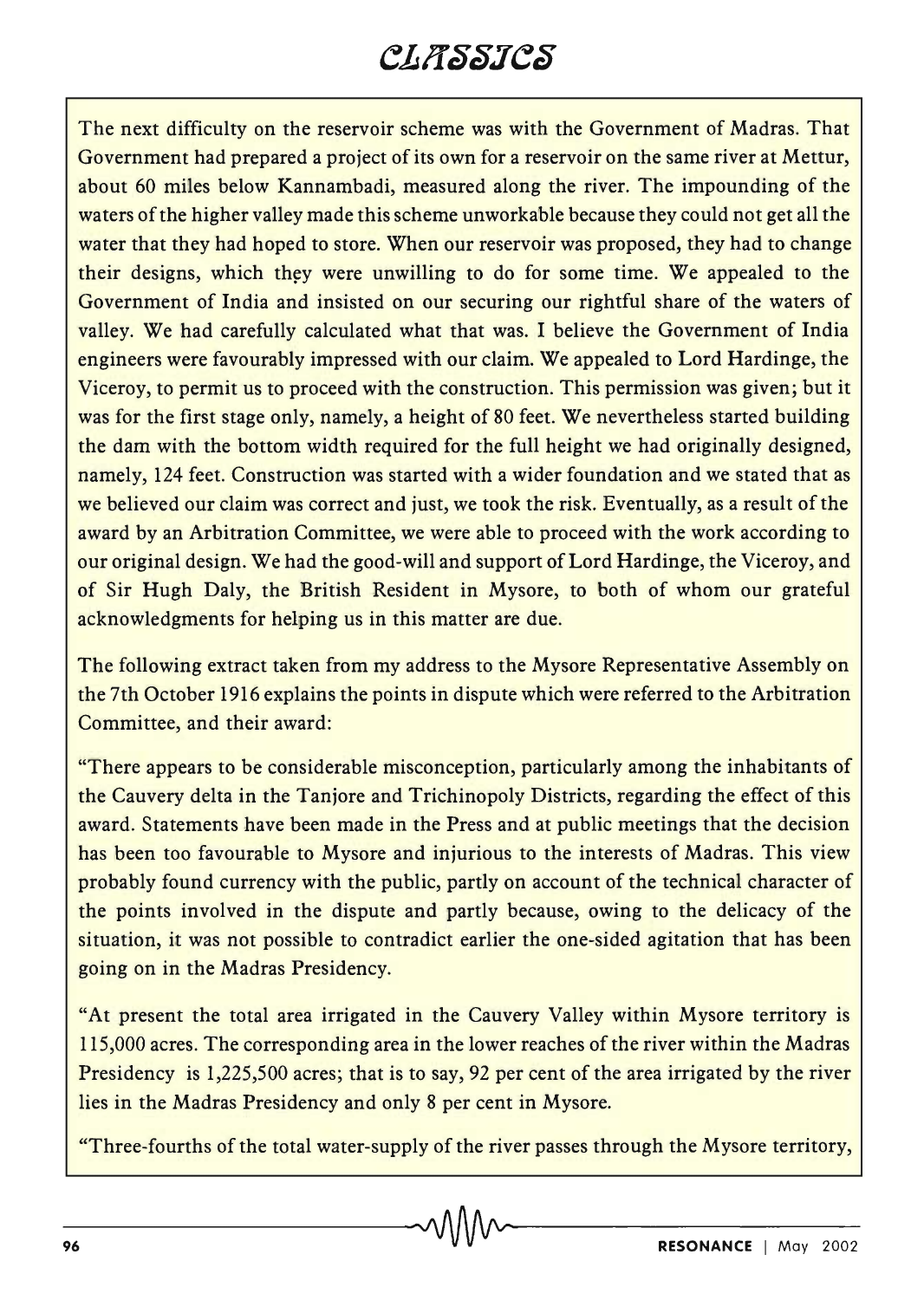but, as stated above, the benefits derived by the State are wholly incommensurate with the high proportion of the total flow contributed by Mysore.

"A large surplus flow in the river goes to waste into the sea, year after year, after meeting the needs of both Mysore and Madras irrigation. The Mysore project is intended to store only a small portion of this surplus.

"While the Mysore reservoir is intended to hold a storage of a little over 48,000 million cubic feet, proposals have been matured by the Madras Government for constructing a reservoir of double this capacity practically from the same catchment at a point within the Madras Presidency just outside the Mysore boundary.

"The extension of irrigation proposed within the Mysore State is only 150,000 acres. The Madras project, on the other hand, contemplated the extension of the already large irrigation in that Presidency by 320,000 acres, that is to say, by more than double the area which will be irrigated by the Mysore reservoir.

"These two facts, viz., that there is ample surplus water in the river and that the Madras Government had themselves proposed the construction of a storage reservoir of a capacity double that of ours and for the irrigation of more than double the area contemplated by us, afford unmistakable proof that, with suitable regulation of storage, the construction of our reservoir would in no way interfere with the existing irrigation. It is admitted on all hands that Madras is entitled only to as much water as is required to safeguard its existing irrigation."

When we promised that the storage reservoir would be constructed by 1st July 1915, Messrs. John Taylor and Sons felt sceptical as regards our capacity to do the work in time. They had also under consideration an alternative thermal power station. When, however, the work was completed and water was supplied to the Power station according to promise, the Company expressed their satisfaction at the work that had been done and conveyed their deep obligations to His Highness the Maharaja.

In the very first project report submitted by me on 5th May 1911, my anticipations on the prospects of the scheme were expressed in these words:

"Once commenced, the scheme opens up a vista of possibilities of ever-increasing value to the State. But the speed with which developments take place will not be spontaneous, but must depend entirely on the energy and foresight displayed by the responsible Government in improving the market for power and extending irrigation. Having regard to the